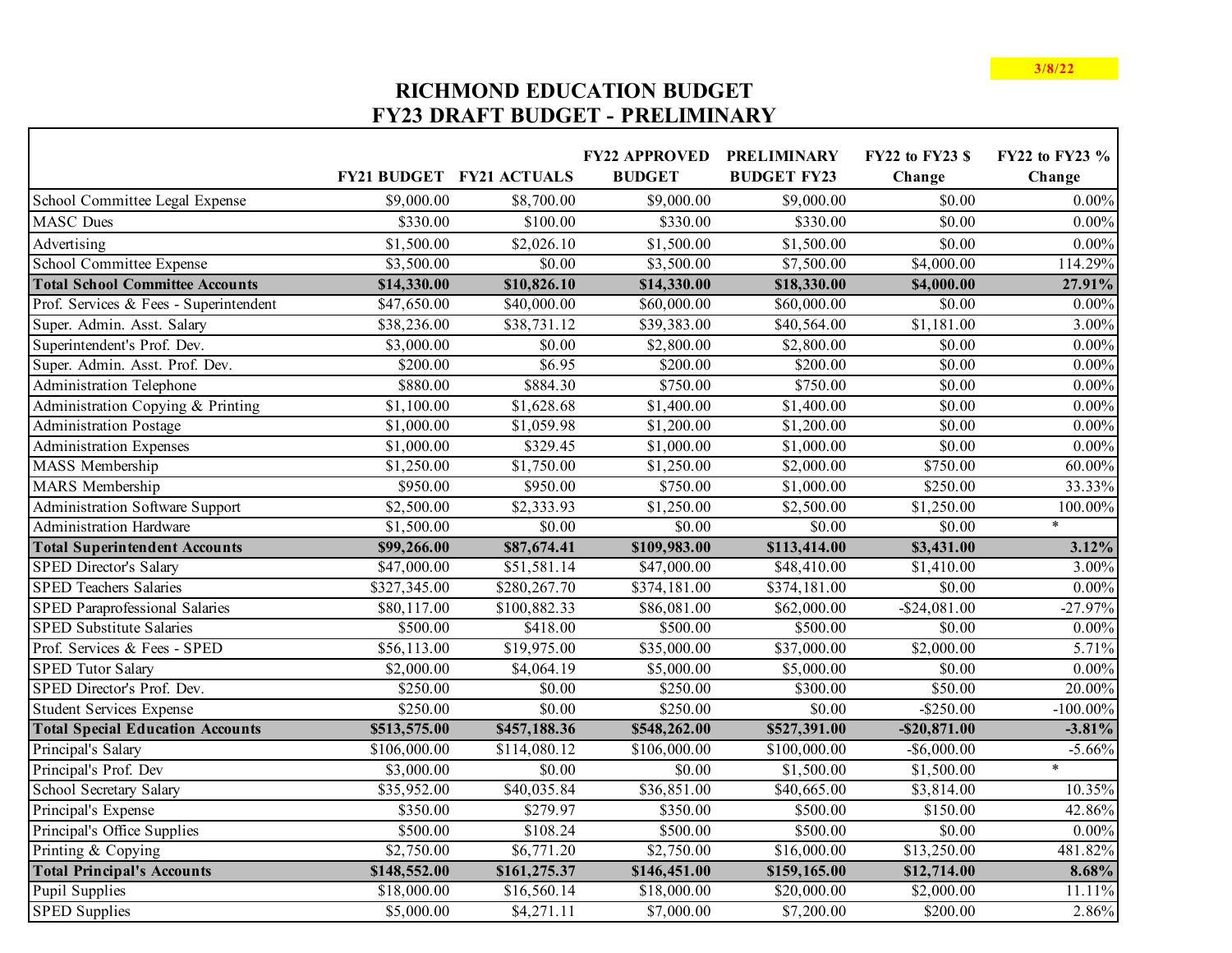## **RICHMOND EDUCATION BUDGET FY23 DRAFT BUDGET - PRELIMINARY**

 $\Gamma$ 

|                                                |                            |                                 | <b>FY22 APPROVED</b> | <b>PRELIMINARY</b>      | <b>FY22 to FY23 \$</b> | FY22 to FY23 % |
|------------------------------------------------|----------------------------|---------------------------------|----------------------|-------------------------|------------------------|----------------|
|                                                |                            | <b>FY21 BUDGET FY21 ACTUALS</b> | <b>BUDGET</b>        | <b>BUDGET FY23</b>      | Change                 | Change         |
| Textbooks                                      | \$12,275.00                | \$1,418.00                      | \$12,275.00          | $\overline{$15,000.00}$ | \$2,725.00             | 22.20%         |
| <b>Total Supply Accounts</b>                   | \$35,275.00                | \$22,249.25                     | \$37,275.00          | \$42,200.00             | \$4,925.00             | 13.21%         |
| <b>Teachers Salaries</b>                       | \$1,350,119.00             | \$916,065.55                    | \$1,469,957.00       | \$1,443,543.00          | $-$ \$26,414.00        | $-1.80%$       |
| Paraprofessional Salaries                      | \$92,913.00                | \$88,303.24                     | \$96,906.00          | \$170,600.00            | \$73,694.00            | 76.05%         |
| <b>Substitute Salaries</b>                     | \$24,000.00                | \$33,046.50                     | \$24,000.00          | \$24,000.00             | \$0.00                 | $0.00\%$       |
| Substitute Salaries - Paraprofessionals        | \$5,000.00                 | \$490.00                        | \$5,000.00           | \$5,000.00              | \$0.00                 | $0.00\%$       |
| Prof. Services & Fees - Reg. Education         | \$5,500.00                 | \$6,368.00                      | $\sqrt{5,500.00}$    | \$8,400.00              | \$2,900.00             | 52.73%         |
| Prof. Services & Fees - Cultural Enrichment P1 | \$0.00                     | \$0.00                          | \$12,500.00          | \$20,000.00             | \$7,500.00             | 60.00%         |
| Librarian Salary                               | \$5,717.00                 | \$6,316.89                      | \$6,186.00           | \$6,372.00              | \$186.00               | 3.01%          |
| <b>Total Teaching Accounts</b>                 | $\overline{81,}483,249.00$ | \$1,050,590.18                  | \$1,620,049.00       | \$1,677,915.00          | \$57,866.00            | 3.57%          |
| Software                                       | \$10,000.00                | \$5,774.79                      | \$10,000.00          | \$10,000.00             | \$0.00                 | $0.00\%$       |
| Follett                                        | \$900.00                   | \$907.05                        | \$910.00             | \$925.00                | \$15.00                | 1.65%          |
| <b>Total Library Services</b>                  | \$10,900.00                | \$6,681.84                      | \$10,910.00          | \$10,925.00             | \$15.00                | 0.14%          |
| Professional Development - Reimbursement       | \$13,500.00                | \$13,500.00                     | \$14,000.00          | \$14,000.00             | \$0.00                 | $0.00\%$       |
| Professional Development - SPED                | \$2,000.00                 | \$0.00                          | \$2,000.00           | \$2,000.00              | \$0.00                 | $0.00\%$       |
| Professional Staff Prof. Dev.                  | \$10,000.00                | \$4,573.19                      | \$10,000.00          | \$10,000.00             | \$0.00                 | $0.00\%$       |
| Para-Prof. Prof. Dev.                          | \$300.00                   | \$0.00                          | \$300.00             | \$300.00                | \$0.00                 | $0.00\%$       |
| Support Staff Prof. Dev.                       | \$5,000.00                 | \$0.00                          | \$5,000.00           | \$2,500.00              | $-$ \$2,500.00         | $-50.00\%$     |
| <b>Total Prof. Dev. Accounts</b>               | \$30,800.00                | \$18,073.19                     | \$31,300.00          | \$28,800.00             | $-$ \$2,500.00         | $-7.99\%$      |
| <b>Technology Services</b>                     | \$20,000.00                | \$16,376.50                     | \$20,000.00          | \$9,000.00              | $-$11,000.00$          | $-55.00%$      |
| Internet Service                               | \$0.00                     | \$0.00                          | \$0.00               | \$5,000.00              | \$5,000.00             | $\ast$         |
| Technology Hardware                            | \$20,000.00                | \$15,958.55                     | \$0.00               | \$10,000.00             | \$10,000.00            | $\ast$         |
| <b>Total Technology Accounts</b>               | \$40,000.00                | \$32,335.05                     | \$20,000.00          | \$24,000.00             | \$4,000.00             | 20.00%         |
| Nurse Salary                                   | \$56,587.00                | \$58,881.22                     | \$57,981.00          | \$61,981.00             | \$4,000.00             | 6.90%          |
| Nurse Supplies                                 | \$1,000.00                 | \$363.50                        | \$1,000.00           | \$1,000.00              | \$0.00                 | $0.00\%$       |
| <b>SNAP Cloud</b>                              | \$900.00                   | \$0.00                          | \$900.00             | \$500.00                | $-$ \$400.00           | $-44.44%$      |
| <b>Total Health Accounts</b>                   | \$58,487.00                | \$59,244.72                     | \$59,881.00          | \$63,481.00             | \$3,600.00             | 6.01%          |
| Transportation / Regular                       | \$205,988.00               | \$224,742.85                    | \$209,696.00         | \$224,448.00            | \$14,752.00            | 7.03%          |
| <b>SPED Transportation</b>                     | \$37,775.00                | \$23,251.50                     | \$70,000.00          | \$30,000.00             | $-$ \$40,000.00        | $-57.14%$      |
| <b>Total Transportation Accounts</b>           | \$243,763.00               | \$247,994.35                    | \$279,696.00         | \$254,448.00            | $-$ \$25,248.00        | $-9.03%$       |
| <b>Activity Advisor Stipend</b>                | \$16,850.00                | \$11,034.00                     | \$20,000.00          | \$20,000.00             | \$0.00                 | $0.00\%$       |
| <b>Activity Advisor Stipend</b>                | \$16,850.00                | \$11,034.00                     | \$20,000.00          | \$20,000.00             | \$0.00                 | $0.00\%$       |
| Lee Public Schools                             | \$42,783.00                | \$45,962.00                     | \$42,783.00          | \$44,066.49             | \$1,283.49             | $3.00\%$       |
| Lenox Public Schools                           | \$64,587.13                | \$61,020.00                     | \$63,462.00          | \$130,728.00            | \$67,266.00            | 105.99%        |
| Monument Mt. Reg. H.S. Tuition                 | \$187,637.47               | \$155,256.60                    | \$266,208.00         | \$307,374.00            | \$41,166.00            | 15.46%         |
| Pittsfield High School Tuition                 | \$38,882.00                | \$67,131.00                     | \$53,554.00          | \$49,776.00             | $-$ \$3,778.00         | $-7.05%$       |
| <b>Taconic Tuition</b>                         | \$37,726.50                | \$10,747.00                     | \$36,800.00          | \$36,800.00             | \$0.00                 | $0.00\%$       |